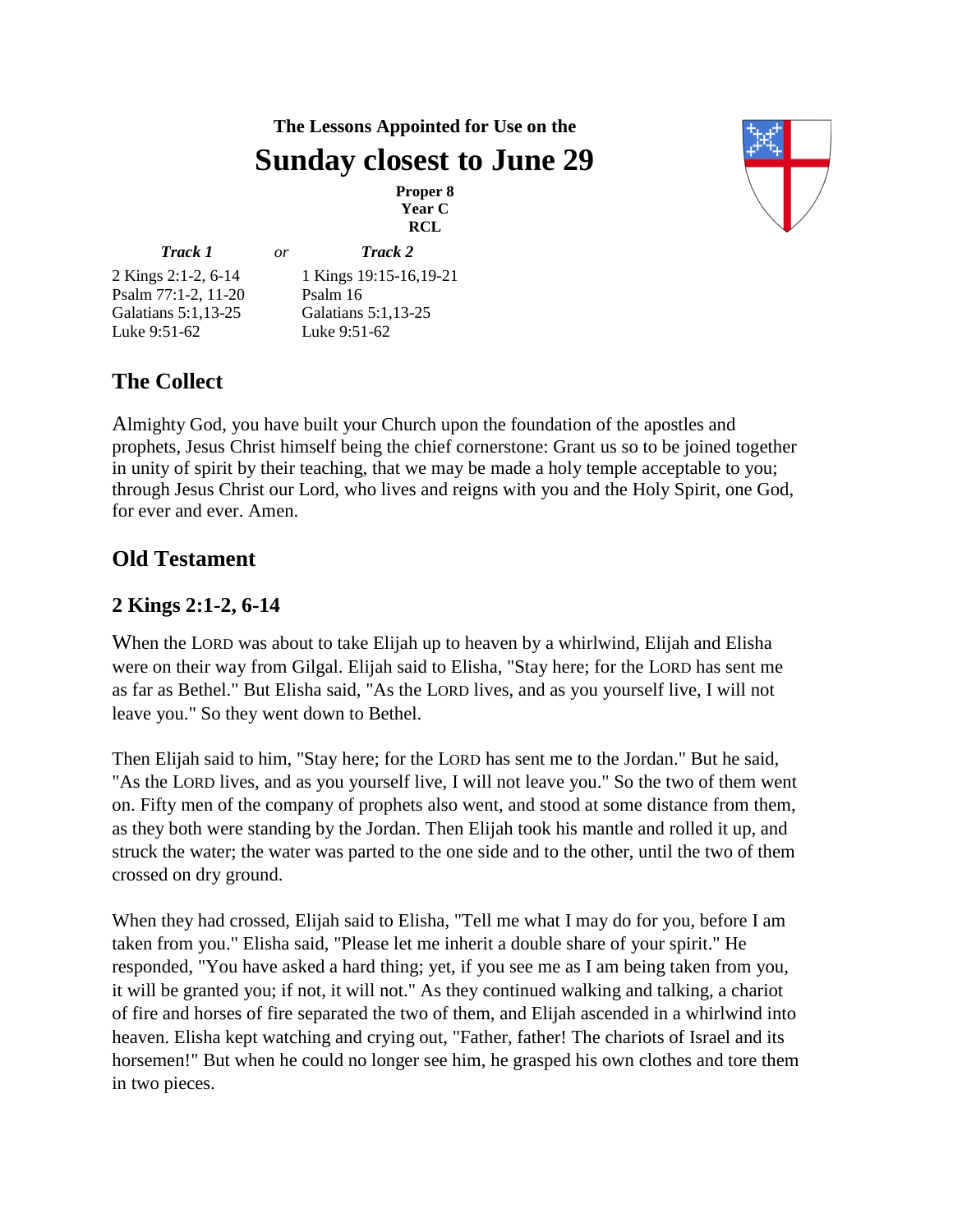He picked up the mantle of Elijah that had fallen from him, and went back and stood on the bank of the Jordan. He took the mantle of Elijah that had fallen from him, and struck the water, saying, "Where is the LORD, the God of Elijah?" When he had struck the water, the water was parted to the one side and to the other, and Elisha went over.

# **The Psalm**

## **Psalm 77:1-2, 11-20**

#### *Voce mea ad Dominum*

- 1 I will cry aloud to God; \* I will cry aloud, and he will hear me. 2 In the day of my trouble I sought the Lord; \* my hands were stretched out by night and did not tire; I refused to be comforted. 11 I will remember the works of the LORD, \* and call to mind your wonders of old time. 12 I will meditate on all your acts \* and ponder your mighty deeds. 13 Your way, O God, is holy; \* who is so great a god as our God? 14 You are the God who works wonders \* and have declared your power among the peoples. 15 By your strength you have redeemed your people, \* the children of Jacob and Joseph. 16 The waters saw you, O God; the waters saw you and trembled; \* the very depths were shaken. 17 The clouds poured out water; the skies thundered; \* your arrows flashed to and fro;
- 18 The sound of your thunder was in the whirlwind; your lightnings lit up the world; \* the earth trembled and shook.
- 19 Your way was in the sea, and your paths in the great waters, \* yet your footsteps were not seen.
- 20 You led your people like a flock \* by the hand of Moses and Aaron.

or

# **Old Testament**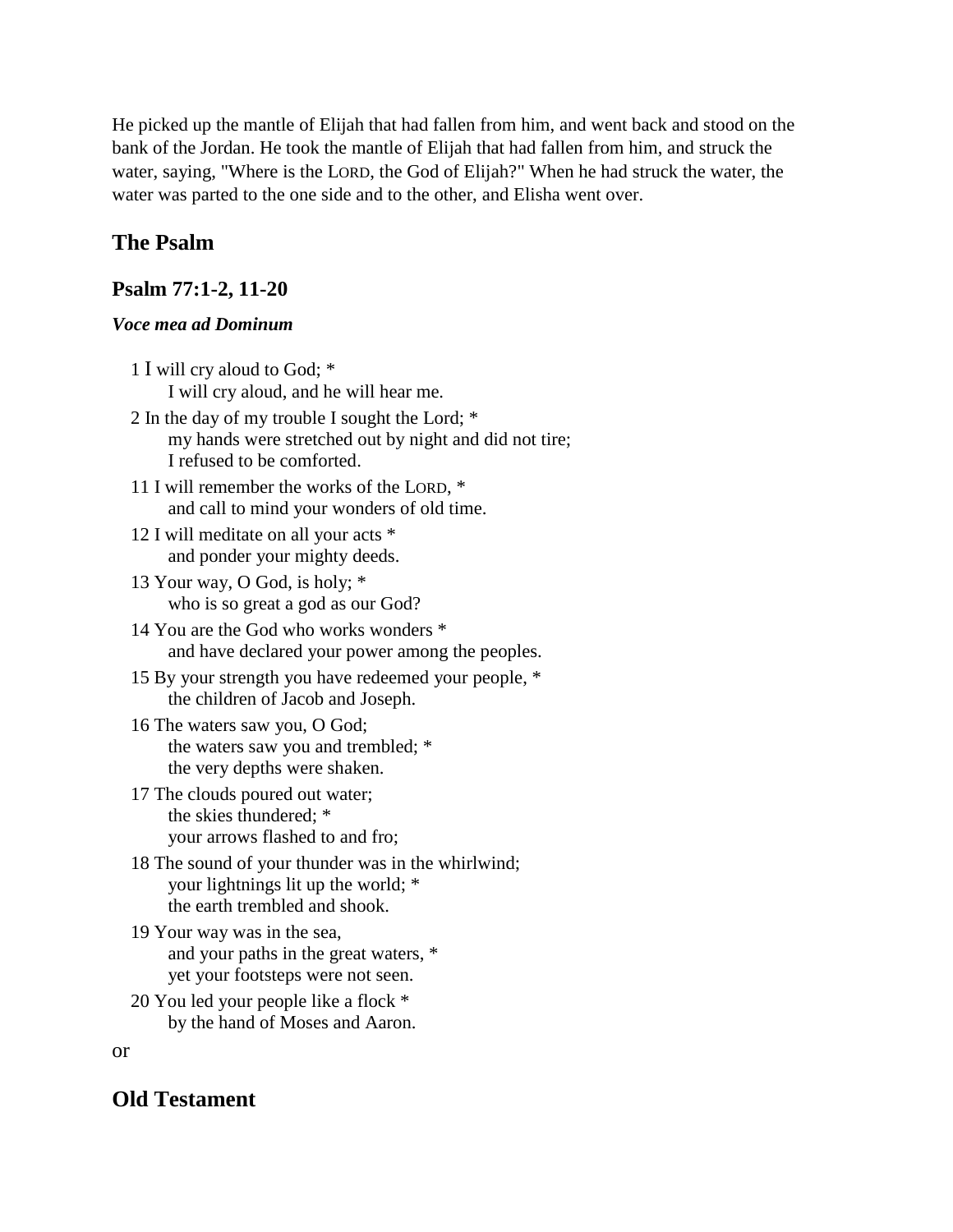#### **1 Kings 19:15-16,19-21**

The LORD said to Elijah, "Go, return on your way to the wilderness of Damascus; when you arrive, you shall anoint Hazael as king over Aram. Also you shall anoint Jehu son of Nimshi as king over Israel; and you shall anoint Elisha son of Shaphat of Abel-meholah as prophet in your place."

So he set out from there, and found Elisha son of Shaphat, who was plowing. There were twelve yoke of oxen ahead of him, and he was with the twelfth. Elijah passed by him and threw his mantle over him. He left the oxen, ran after Elijah, and said, "Let me kiss my father and my mother, and then I will follow you." Then Elijah said to him, "Go back again; for what have I done to you?" He returned from following him, took the yoke of oxen, and slaughtered them; using the equipment from the oxen, he boiled their flesh, and gave it to the people, and they ate. Then he set out and followed Elijah, and became his servant.

## **The Psalm**

#### **Psalm 16**

#### *Conserva me, Domine*

- 1 Protect me, O God, for I take refuge in you; \* I have said to the LORD, "You are my Lord, my good above all other."
- 2 All my delight is upon the godly that are in the land, \* upon those who are noble among the people.
- 3 But those who run after other gods \* shall have their troubles multiplied.
- 4 Their libations of blood I will not offer, \* nor take the names of their gods upon my lips.
- 5 O LORD, you are my portion and my cup; \* it is you who uphold my lot.
- 6 My boundaries enclose a pleasant land; \* indeed, I have a goodly heritage.
- 7 I will bless the LORD who gives me counsel; \* my heart teaches me, night after night.
- 8 I have set the LORD always before me; \* because he is at my right hand I shall not fall.
- 9 My heart, therefore, is glad, and my spirit rejoices; \* my body also shall rest in hope.
- 10 For you will not abandon me to the grave, \* nor let your holy one see the Pit.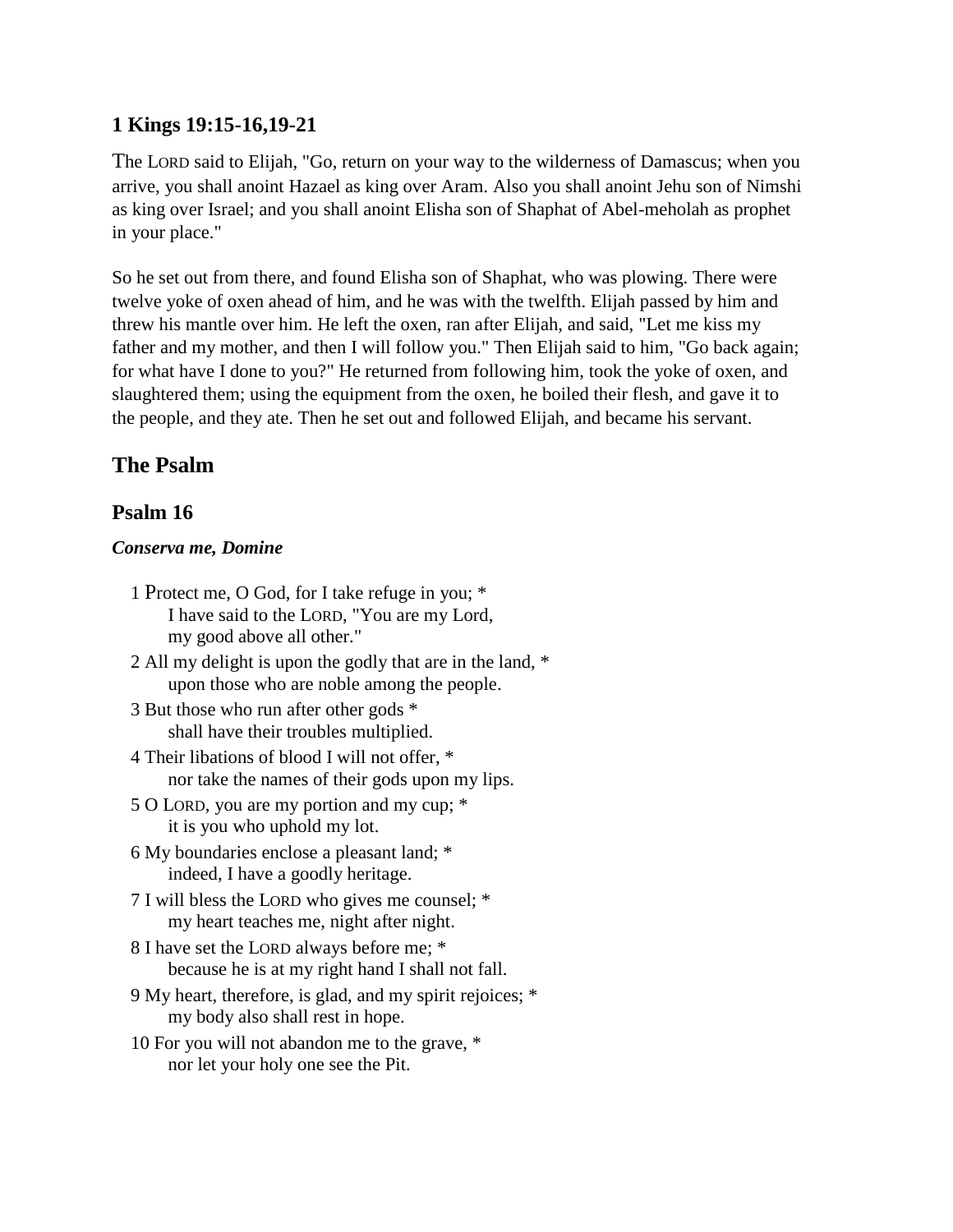11 You will show me the path of life; \* in your presence there is fullness of joy, and in your right hand are pleasures for evermore.

# **The Epistle**

### **Galatians 5:1,13-25**

For freedom Christ has set us free. Stand firm, therefore, and do not submit again to a yoke of slavery.

For you were called to freedom, brothers and sisters; only do not use your freedom as an opportunity for self-indulgence, but through love become slaves to one another. For the whole law is summed up in a single commandment, "You shall love your neighbor as yourself." If, however, you bite and devour one another, take care that you are not consumed by one another.

Live by the Spirit, I say, and do not gratify the desires of the flesh. For what the flesh desires is opposed to the Spirit, and what the Spirit desires is opposed to the flesh; for these are opposed to each other, to prevent you from doing what you want. But if you are led by the Spirit, you are not subject to the law. Now the works of the flesh are obvious: fornication, impurity, licentiousness, idolatry, sorcery, enmities, strife, jealousy, anger, quarrels, dissensions, factions, envy, drunkenness, carousing, and things like these. I am warning you, as I warned you before: those who do such things will not inherit the kingdom of God.

By contrast, the fruit of the Spirit is love, joy, peace, patience, kindness, generosity, faithfulness, gentleness, and self-control. There is no law against such things. And those who belong to Christ Jesus have crucified the flesh with its passions and desires. If we live by the Spirit, let us also be guided by the Spirit.

# **The Gospel**

## **Luke 9:51-62**

When the days drew near for Jesus to be taken up, he set his face to go to Jerusalem. And he sent messengers ahead of him. On their way they entered a village of the Samaritans to make ready for him; but they did not receive him, because his face was set toward Jerusalem. When his disciples James and John saw it, they said, "Lord, do you want us to command fire to come down from heaven and consume them?" But he turned and rebuked them. Then they went on to another village.

As they were going along the road, someone said to him, "I will follow you wherever you go." And Jesus said to him, "Foxes have holes, and birds of the air have nests; but the Son